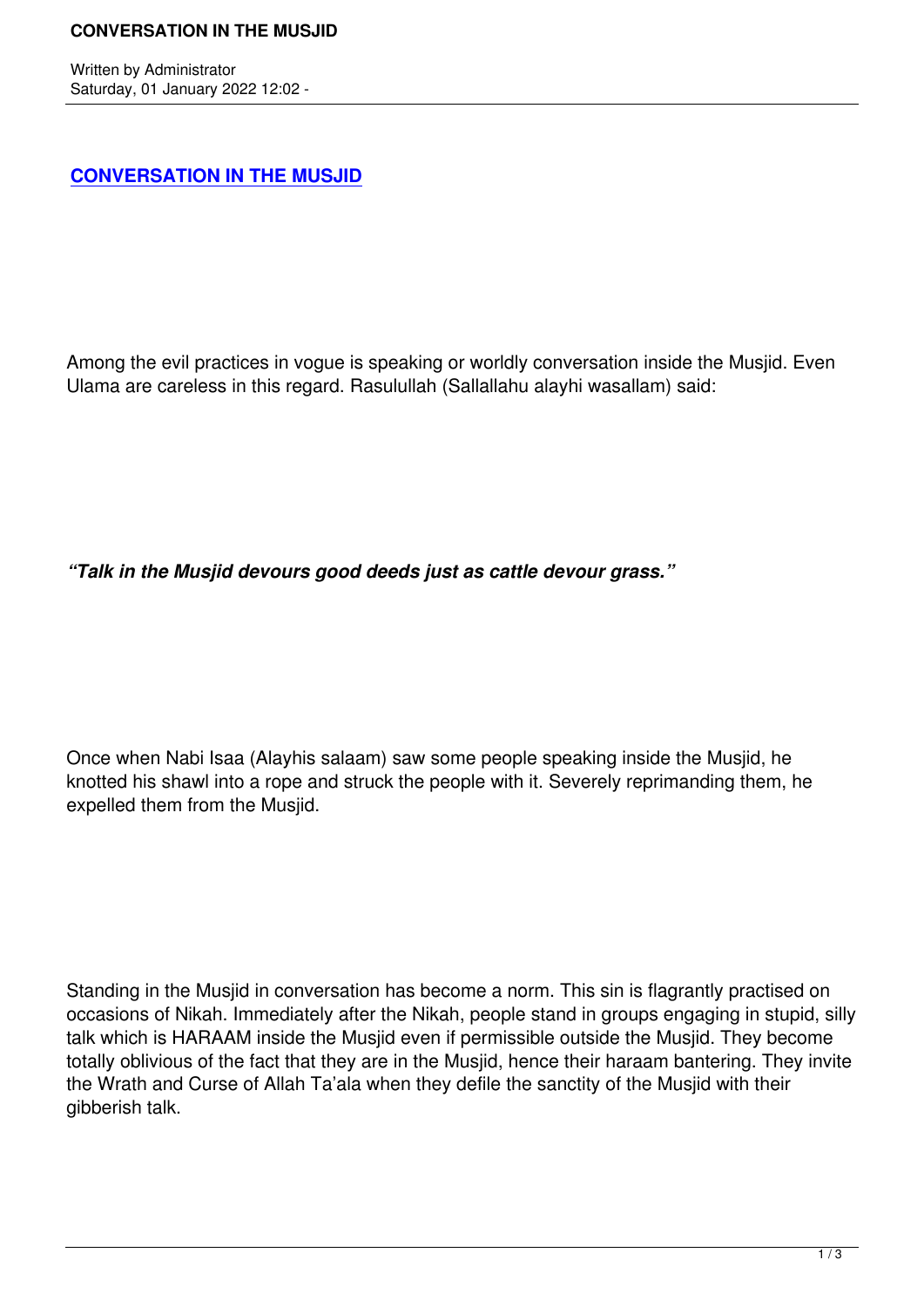Written by Administrator Saturday, 01 January 2022 12:02 -

The Musjid is not the venue for congratulating the groom, for shaking hands and exchanging silly 'niceties'. Such worldly talk in the Musjid is of the practices of the Quraish during their era of Jaahiliyyah. Hadhrat Ibn Abbaas (Radhiyallahu anhu) said:

*"It was the practice of the Quraish to form circles (in the Musjid) and engage in talk around Baitullah."*

Allaamah Najmuddin Ghazzi (Rahmatullah alayh) states: *"This is the condition of those who sit in the Musaajid in this age – in the Musjid of Damascus and other Musaajid, especially during Maghrib and Ishaa. They engage in worldly talk."*

Hadhrat Abdullah Ibn Mas'ood (Radhiyallahu anhu) said:

 *"In the later times will be people who will sit in the Musaajid, forming circles. Their Imaam will be the Dunya (the world). Do not sit with them. Allah has no need of them."*

*27 Jamaadil Ula 1443 – 1 January 2022*